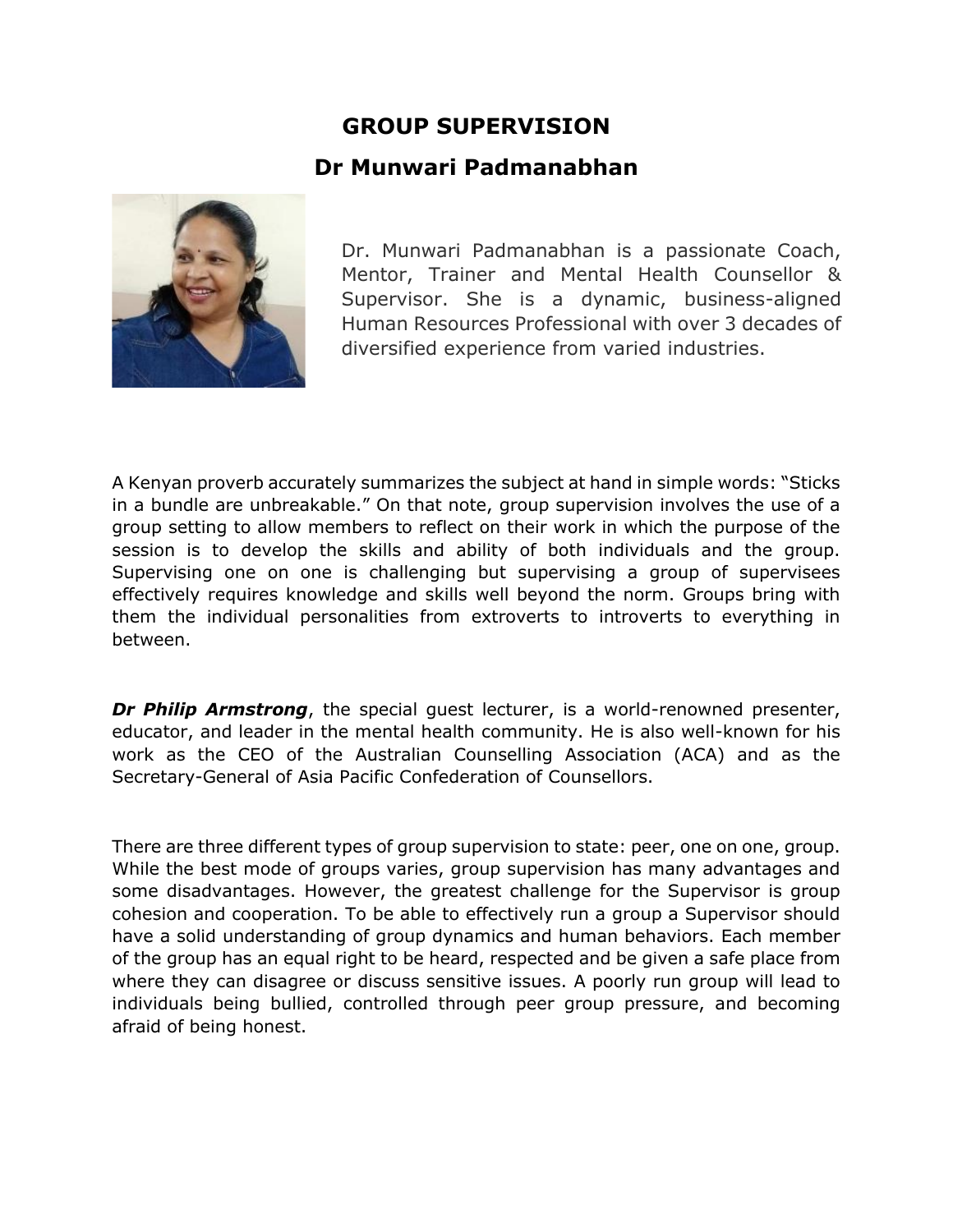

Before being able to run a group and understand group dynamics you first need to have a solid knowledge of personalities. If a group facilitator lacks the skills and knowledge to work effectively with different personalities, this can have negative impact on the success, sustainability, cohesiveness, and participatory outcomes of the group.

While working in groups, there are some common personality types that one will encounter in a group setting. These are broadly categorized into six groups, some of which are obvious to observe and supervise.

One of such personalities is widely termed as "Sour Grapes". We have all encountered someone like this  $-$  the person with the 'glass is half empty' approach. There is always something amiss, something to fret about, and their problem is always ten times worse than yours. This type of personality can bring the group down. The actions that can be exercised would be to share something positive, provide constructive feedback, face them in private, and demonstrate to them the required reframing.

A group activity was recommended to enhance our understanding. In pairs we had to complete a role-play of the group facilitator talking with The Sour Grapes about their negative attitude. One person played the role of the facilitator, and the other person played the role of The Sour Grapes. At the conclusion of the role-play the person playing The Sour Grapes provided feedback to the person playing the facilitator. This focused on the strengths of the interaction, and any areas for improvement. Then we swapped roles and repeated the process.

Another personality it is normal to come across is "The Born Leader". This person knows how to work a crowd. They have natural leadership abilities. They may already be in some type of leadership role. This can be great for the group. They can be helpful with the facilitation of small group activities, and they will certainly contribute to group discussions. The danger here is that they may take over, or want to take over your facilitation role.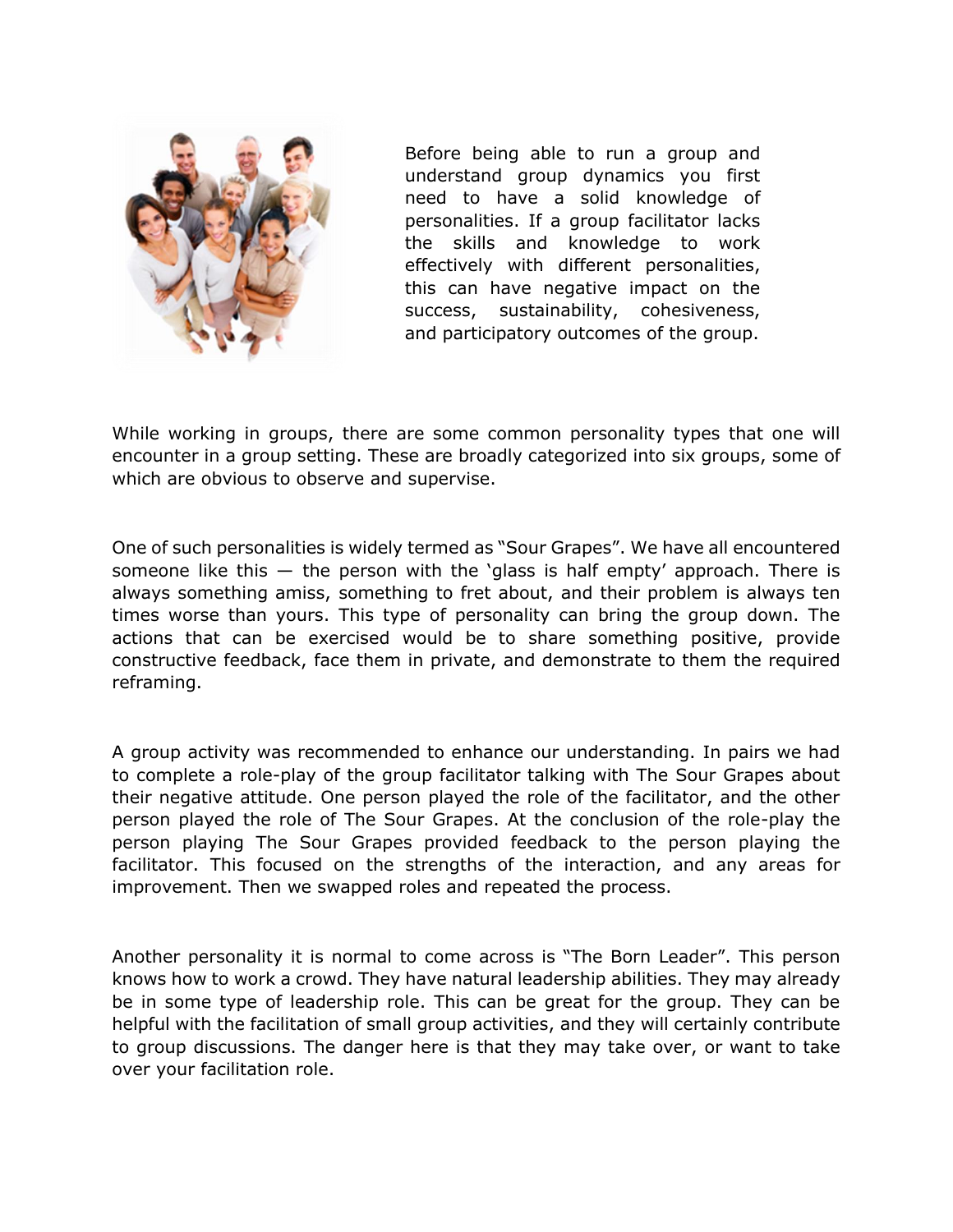It can be knotty to rein in The Born Leader, but speaking to them before the group work starts is doable. Setting ground rules based on the equity of participation and closing them down respectfully are some strategies to use.

Another group discussion was recommended for The Born Leader personality type. As a group, we had to discuss the experiences of working with this personality type. The focus was on these questions: What has been effective in working with The Born Leader? What has been ineffective in working with The Born Leader?

A distinct personality to notice is "The Introvert". This person may be shy and quiet, and would normally prefer the company of a smaller group (or their own company!) In fact, a larger group setting, particularly if they are unfamiliar with the group members, may be their worst nightmare! Nevertheless, they are in your group, and as a facilitator, you can assist with making their time in the group as comfortable as possible.

A few methods to approach this personality is by breaking the large group into smaller groups, providing small breaks during the group session, and praising them when they contribute. Sometimes, it is better to not continually remark on the fact that this personality is quiet and does not say much.

The group discussion's motive was to discuss encounters of working with this personality type. Then focus on these questions: What has been effective in working with The Introvert? What has been ineffective in working with The Introvert and what strengths could The Introvert bring to a group setting?

"The Egomaniac" is easy to discern. These people resist direction, they think they always know what is best and they ignore advice or suggestions. Not only do they think they do not need to improve, they think everyone should consider themselves lucky to be in a group with them; one of the more difficult personalities to work with.

To handle The Egomaniac, it is significant to recognize that they may require some one-on-one time with you for an attitude check. Ground rules will be useful, in particular rules that focus upon listening respectfully and remembering to check your own ego at the door. Having a head to head with them is usually not worth the time and energy.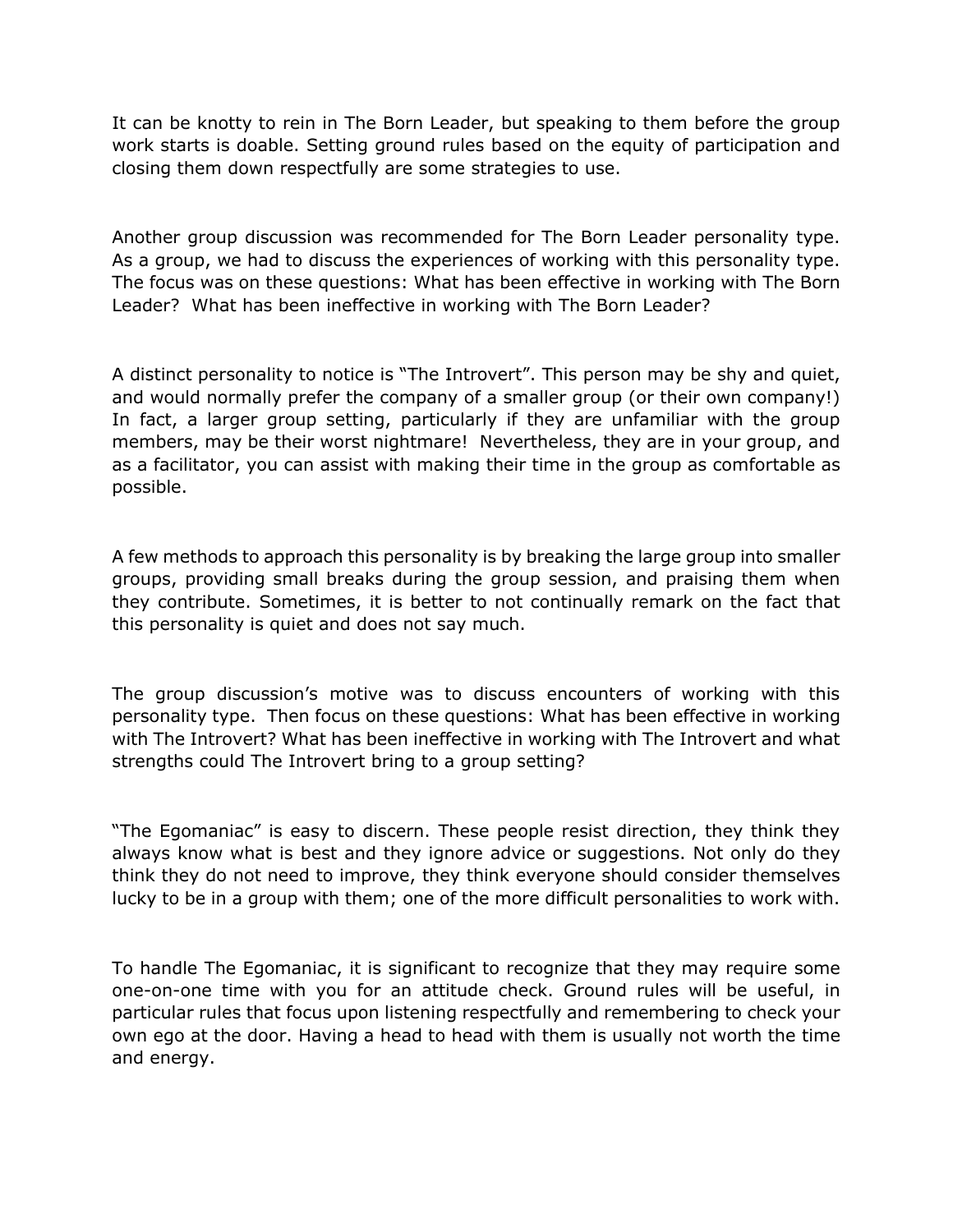The group activity that ensued was involved in identifying the prior personality. In pairs we had to complete a role-play of the group facilitator talking with The Egomaniac about their behaviors. One person played the role of the facilitator, and the other person played the role of The Egomaniac. At the conclusion of the role-play the person playing The Egomaniac had to provide feedback to the person playing the facilitator. This focused on the strengths of the interaction, and any areas for improvement. Then we swapped roles and repeated the process.

On the flip side, opposite to "The Introvert", is "The Extrovert". Here we have our people person. The Extrovert thrives on being with others, and therefore the group environment could be their dream come true. You probably won't have too much trouble engaging The Extrovert, and they will most likely be willing and able to participate in group discussions and activities.



Some strategies to keep in mind when handling "The Extrovert", is to encourage them to use their people skills by facilitating some small group activities. Extroverts can tend to go off-topic. If this is the case gently make a statement to bring the group back on topic. They can have a tendency to enjoy a bit of gossip. Some gossip is normal for relationship building and can be fun however some gossip can be toxic. Keep a lid on this by having a ground-rule regarding confidentiality within the group. You may from time to time have to call out these behaviors.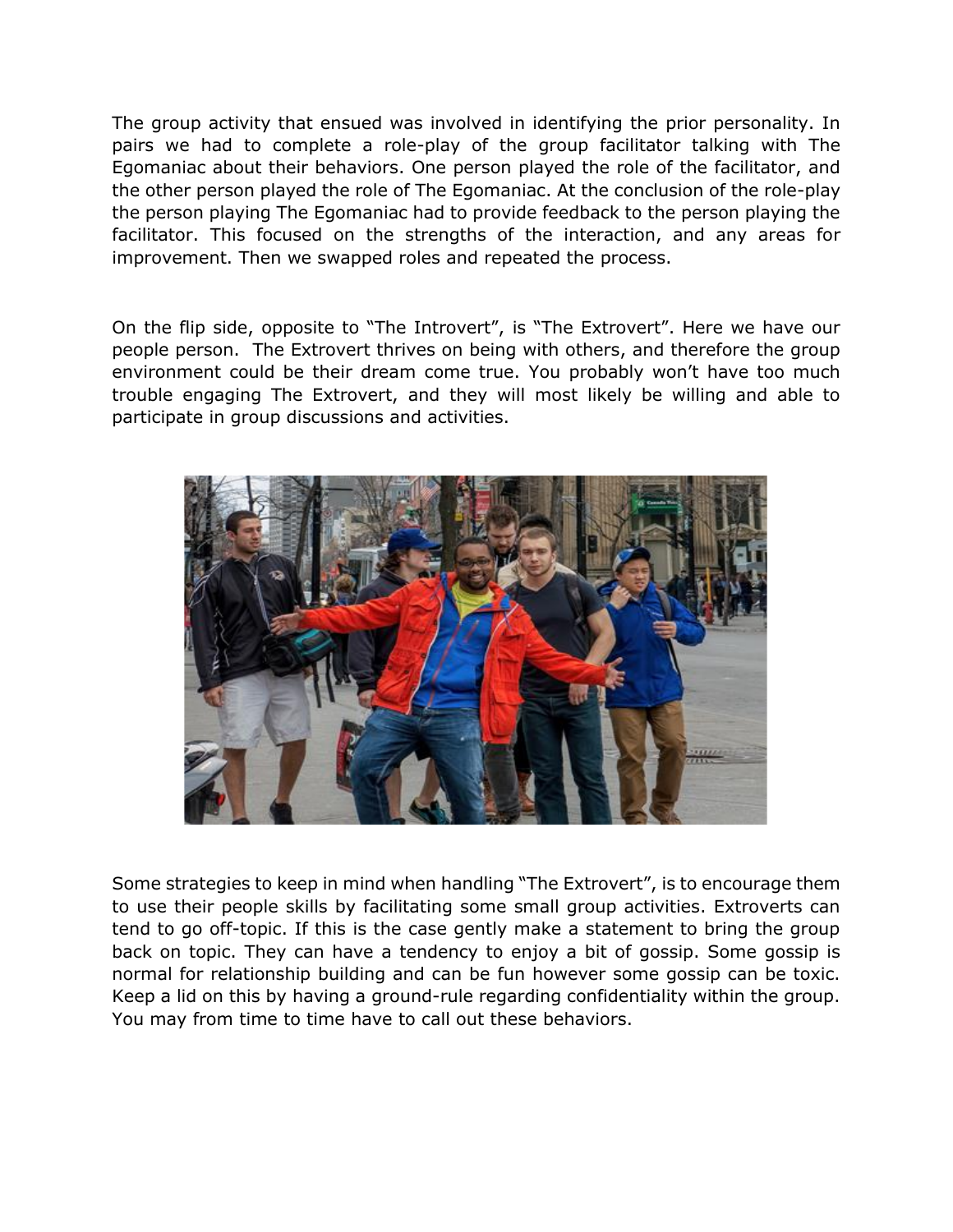A group discussion was recommended to discuss experiences of working with this personality type. The focus was on these questions: What has been effective in working with The Extrovert? What has been ineffective in working with The Extrovert?

A critical character to stumble upon is "The Volcano". Much like the geographical wonder, this personality is often described as angry. They are a ticking time bomb that could off at any given moment. We have all seen it before; screaming, yelling, and throwing things; usually all over something seen as trivial to other people. They do have a tendency to make some people (even the Group Facilitator) feel on edge.

To strategically handle this character, it is imperative to speak with them privately. Use active listening skills to investigate what might be going with them. It is also right to get to know their triggers gradually. If one of their triggers, for example, is the group not commencing on time recognize that it's frustrating when this happens, and come up with strategies to ensure that this potential trigger doesn't keep occurring. If the Volcano has engaged in a particularly fiery episode ask them to have some 'time-out' to cool off. In some cases, The Volcano may need a referral for other services, such as counselling, if there are personal issues, they need assistance with.

The only way to learn the rules of anything practical is to begin by the thing. Groups require rules so that all those in the group know exactly what the boundaries are, to be able to participate effectively. Each individual in the group must not only know the rules but also what are the parameters in relation to their conduct. Without an understanding of the rules, and how the group and each individual in it are to conduct themselves, the group turns into a mob.